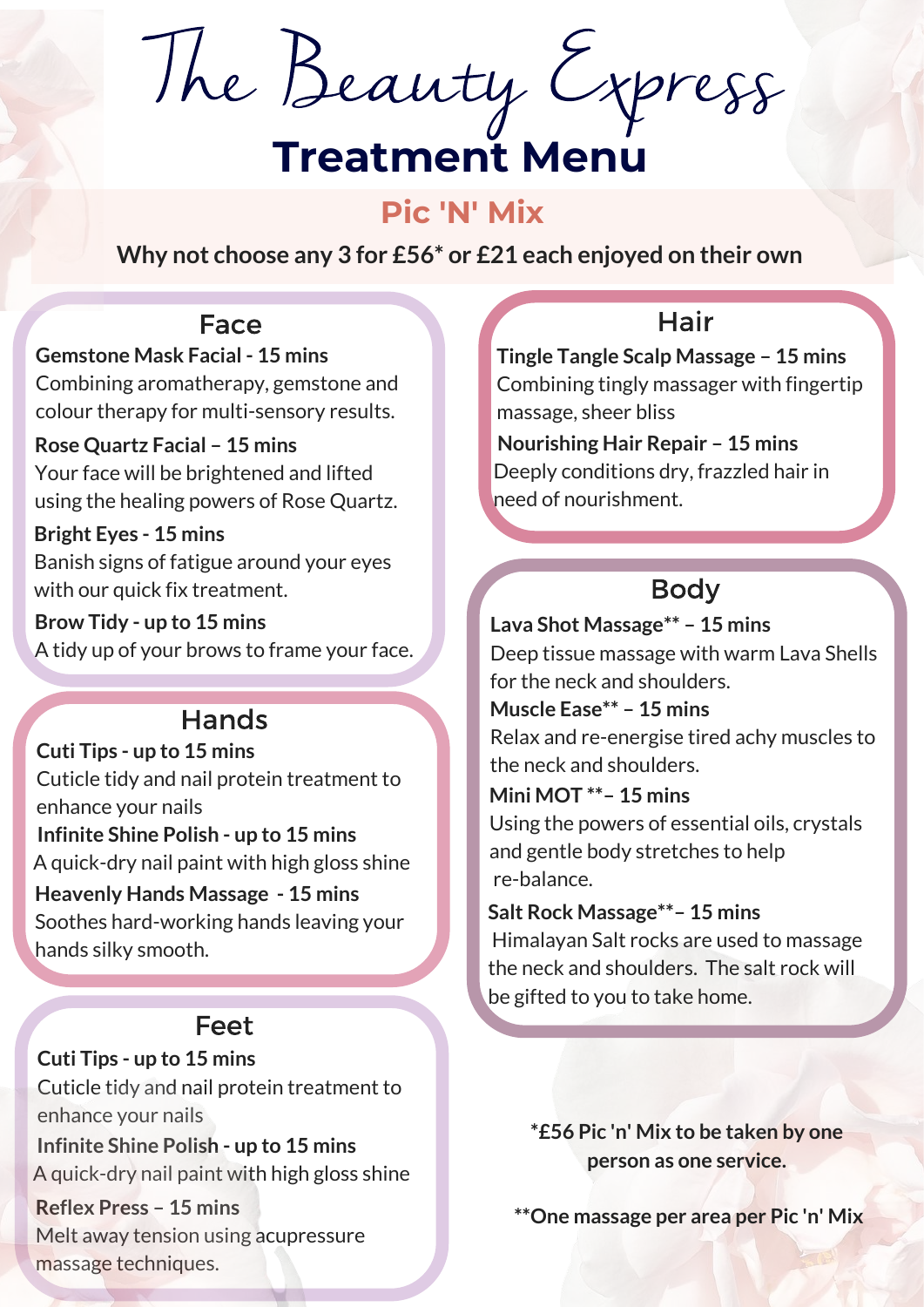## **Face Touch**

| Sinus Soother Facial - 25 mins                                                           | £36 |  |
|------------------------------------------------------------------------------------------|-----|--|
| Fast, effective relief for painful sinuses using a combination of steam and cold stones, |     |  |
| allowing you to breath more easily.<br>Hay Fever Heaven - 25 mins                        | £36 |  |
| Fight the symptoms of hay-fever with our soothing rescue remedy treatment.               |     |  |
| Lip and Chin Threading - up to 15 mins                                                   | £21 |  |
| Threading instantly removes all unwanted hair from the upper lip and chin.               |     |  |
|                                                                                          |     |  |

## **Face Technology**

**£42**

**Super Charger**  Add an extra 15 minutes to any 25-minute BIOTEC

treatment for just

#### **Elemis Biotec Bespoke Boost Facial - 25 mins**

Advanced technology turbo-charges your skin, delivering maximum results in minimum time.

Your therapist will choose your bespoke skin solutions.

- End of the LINES Anti Wrinkle in a Twinkle
- The Big REVEAL Ultra sonic resurfacing
- SHEER Brilliance Clearer complexion
- Good to GLOW Revitalise and restore radiance
- EYE DO Anti wrinkle eye lift
- CHIN UP Lifting the jawline
- MAN Maintenance Super booster for men
- SENSITIVE Subject Oxygen and light infusion for sensitive skin

### **Eyes**

| HD Brows $\mathbb{R}^*$ - Up to 40 mins                                                 | £39 |
|-----------------------------------------------------------------------------------------|-----|
| The UK's No 1 brow artistry creates a bespoke brow to achieve your ultimate brow goals. |     |
| HD Express Brows $\mathbb{R}$ - Up to 25 mins                                           | £36 |
| HD Brows without the tint for those who have sensitive skin. No patch test required     |     |
| All About Eyes * - Up to 40 mins                                                        | £51 |
| Eyelash Tint, Eyebrow Tint and Eyebrow Tidy (tweeze/thread).                            |     |
| Eyebrow Reshape - Up to 25 mins                                                         | £23 |
| Define and re-shape eyebrows with threading or tweezing                                 |     |
| Eyelash Tint * - Up to 25 mins                                                          | £26 |
| Eyebrow Tint * - 10 mins                                                                | £21 |
| Eyelash & Eyebrow Tint * - 25 mins                                                      | £33 |
| <b>Lash Perfect</b>                                                                     |     |
| Fuller look (Full Set) - 85 mins                                                        | £94 |
| Lashes are individually applied for a fuller look.<br>Natural look (Half Set) - 55 mins | £63 |
| • Lashes are individually applied for a natural look.                                   |     |
| Lash Infill - 40 mins                                                                   | £35 |
| Maintenance recommended 2/3 weeks for full set or 1/2 weeks for half set.               |     |
| Lash Removal - 25 mins                                                                  | £12 |
|                                                                                         |     |

*\* Patch test required 48 hours before treatment.*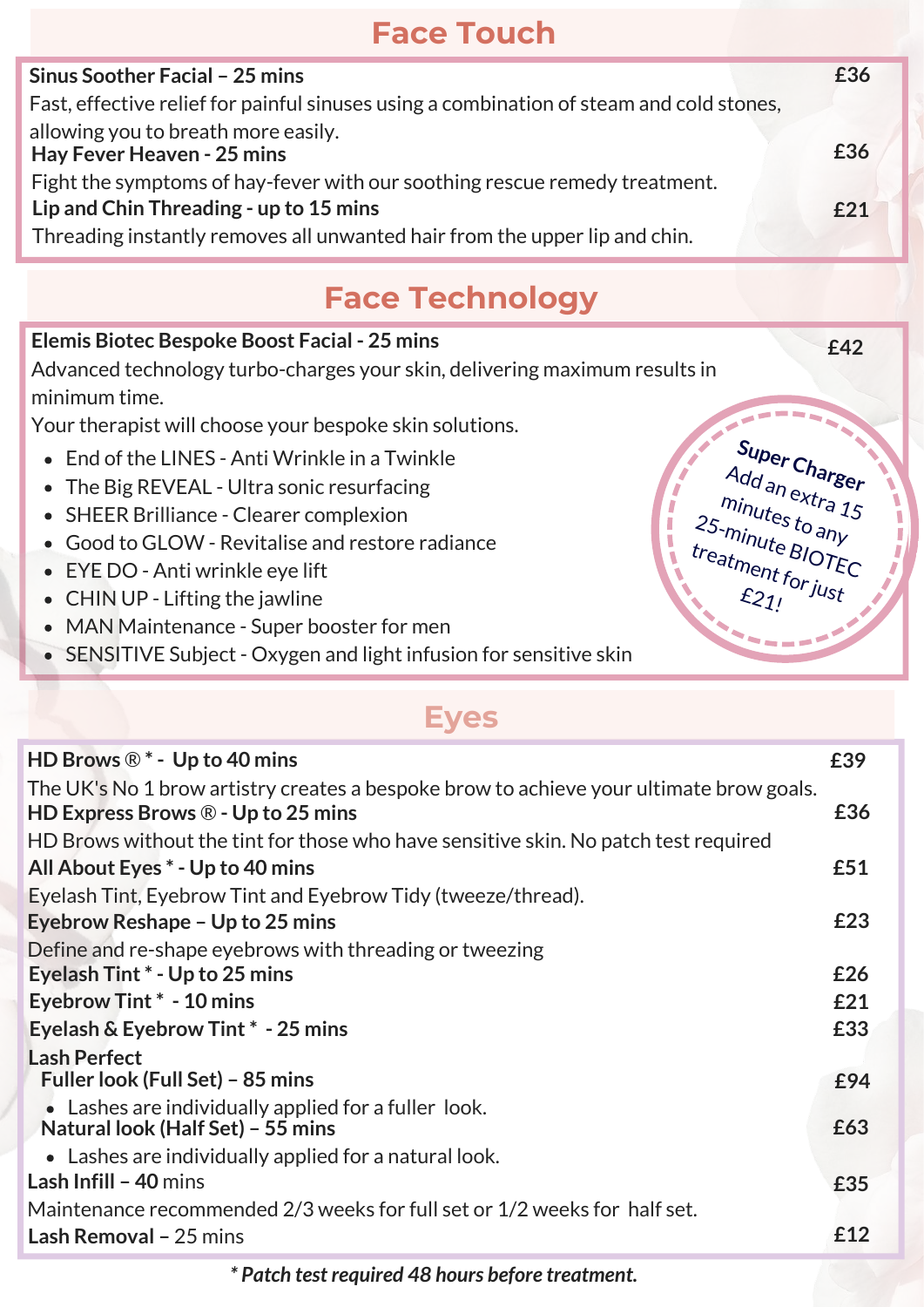*\*\*We are only able to remove OPI GelColour*

**Hands**

| <b>GelColour Manicure - Up to 40 mins</b>                                                  | £38 |
|--------------------------------------------------------------------------------------------|-----|
| Gel is applied and cured under LED light giving a long lasting colour and high gloss shine |     |
| <b>Stardust Gel Manicure - Up to 40 mins</b>                                               | £39 |
| Gel with a touch of glitz and glamour, choose from a range of glamorous glitters           |     |
| GelColour Removal** - 25 mins                                                              | E22 |
| Professional removal of OPI Gel with an application of ProSpa Oil                          |     |
| GelColour Removal and Application** - Up to 55 mins                                        | £54 |
| Professional removal of OPI Gel complete with an application of Gel cured under LED        |     |
| light giving a long lasting colour and high gloss shine                                    |     |
| <b>Nail Rescue - 25 mins</b>                                                               | £36 |
| Using IBX. A revolutionary S.O.S nail repair will smooth, strengthen and protect           |     |
| Nails Rescue Top Up - 15 mins                                                              | £21 |
| Only suitable for those who have had Nail Rescue in the last two months                    |     |
| <b>Moisture Melt Treatment - 25 mins</b>                                                   | £36 |
| Using warm paraffin wax your hands are exfoliated and deeply nourished                     |     |
|                                                                                            |     |

#### **Why not add a Nails Rescue treatment to your GelColour to strengthen and protect the nails for just £21!**

#### **Feet**

| <b>GelColour Pedicure - Up to 40 mins</b>                                                  | £38 |
|--------------------------------------------------------------------------------------------|-----|
| Gel is applied and cured under LED light giving a long lasting colour and high gloss shine |     |
| <b>Stardust Gel Pedicure - Up to 40 mins</b>                                               | £39 |
| Gel with a touch of glitz and glamour, choose from a range of glamorous glitters           |     |
| GelColour Removal** - 25 mins                                                              | £22 |
| Professional removal of OPI Gel with an application of ProSpa Oil                          |     |
| GelColour Removal and Application** - Up to 55 mins                                        | £54 |
| Professional removal of OPI Gel complete with an application of Gel cured under LED        |     |
| light giving a long lasting colour and high gloss shine                                    |     |
| <b>Nail Rescue - 25 mins</b>                                                               | £36 |
| Using IBX. A revolutionary S.O.S nail repair will smooth, strengthen and protect           |     |
| <b>Nails Rescue Top Up - 15 mins</b>                                                       | £21 |
| Only suitable for those who have had Nail Rescue in the last two months                    |     |
| Moisture Melt - 25 mins                                                                    | £36 |
| Using warm paraffin wax your feet are exfoliated and deeply nourished                      |     |
| <b>Footlogix Hard Skin Removal-25 mins (feet only)</b>                                     | £35 |
| A fast, effective hard skin removal treatment using the iconic Footlogix products which    |     |
| soften feet and nourish dry cracked heels                                                  |     |
|                                                                                            |     |

 **Why not add a Foot Smoothie treatment to your GelColour, Stardust Gel or Gel Removal and Application to exfoliate and soften your feet for just £21!**